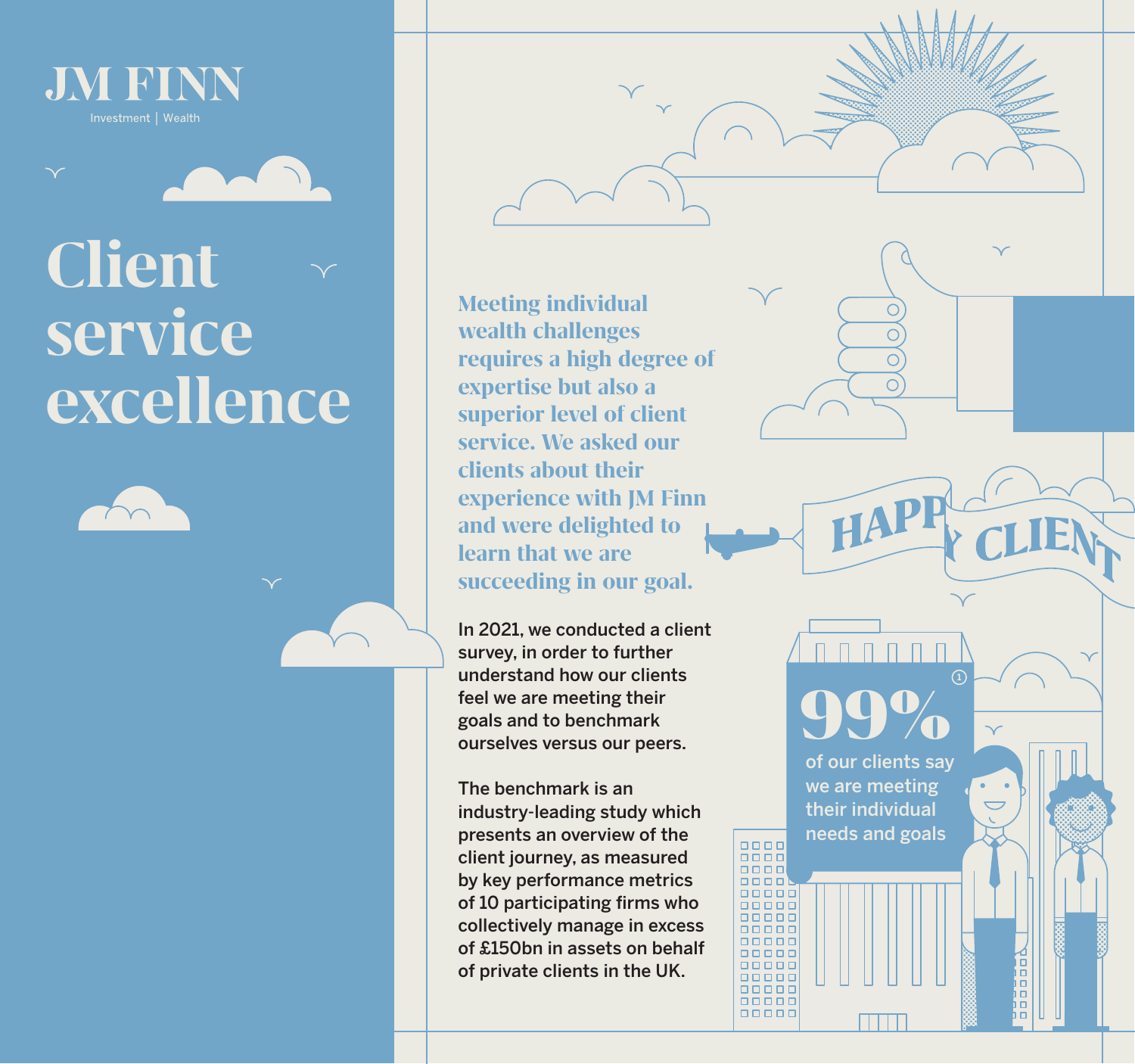

were satisfied with investment manager communication satisfaction with the overall experience during the pandemic

of clients were

satisfied with overall

the firm

communication from communications satisfaction with th frequency of the